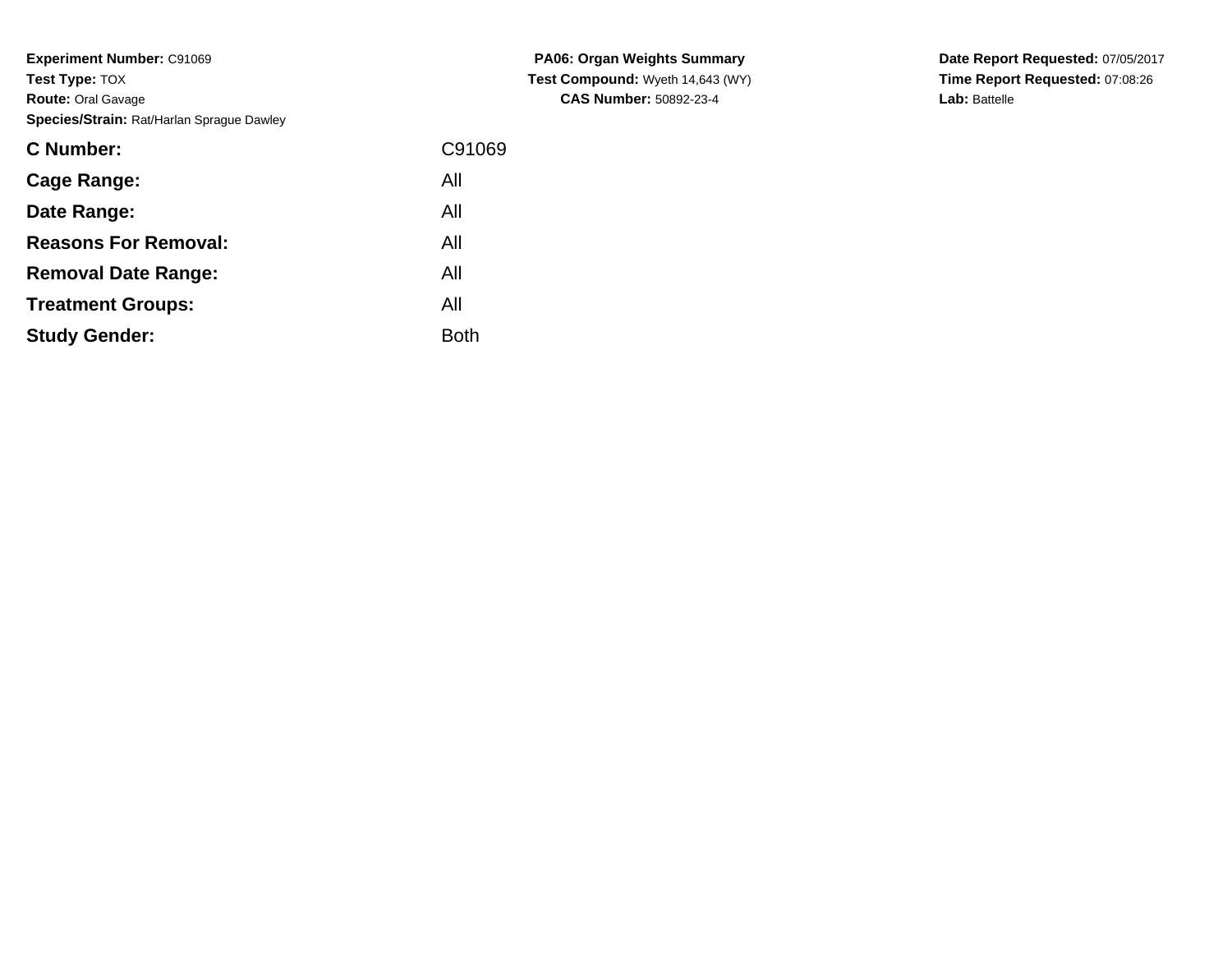**Experiment Number:** C91069**Test Type:** TOX **Route:** Oral Gavage**Species/Strain:** Rat/Harlan Sprague Dawley

## **PA06: Organ Weights Summary Test Compound:** Wyeth 14,643 (WY)**CAS Number:** 50892-23-4

**Date Report Requested:** 07/05/2017 **Time Report Requested:** 07:08:26**Lab:** Battelle

| <b>Males</b>      |                                     |                          |           |       |                          |           |       |                          |           |       |                                      |            |  |  |
|-------------------|-------------------------------------|--------------------------|-----------|-------|--------------------------|-----------|-------|--------------------------|-----------|-------|--------------------------------------|------------|--|--|
|                   | <b>Treatment Groups (mg/kg/day)</b> |                          |           |       |                          |           |       |                          |           |       |                                      |            |  |  |
| Terminal Body Wt. | 0                                   |                          |           | 6.25  |                          |           | 12.5  |                          |           | 25    |                                      |            |  |  |
|                   | 337.2                               | ± 4.4                    | $(10)$ ** | 324.1 | $\pm$ 5.0                | (10)      | 315.6 | ± 4.7                    | $(10)$ ** | 307.9 | ± 5.1                                | $(10)$ **  |  |  |
| R. Adrenal gland  |                                     |                          |           |       |                          |           |       |                          |           |       |                                      |            |  |  |
| Absolute (g)      |                                     | $0.0221 \pm 0.0009$ (10) |           |       | $0.0195 \pm 0.0011$ (10) |           |       | $0.0196 \pm 0.0010$ (10) |           |       | $0.0195 \pm 0.0005$ (10)             |            |  |  |
| Relative (mg/g)   | 0.07                                | $\pm$ 0.00               | (10)      | 0.06  | ± 0.00                   | (10)      | 0.06  | $\pm 0.00$               | (10)      | 0.06  | ± 0.00                               | (10)       |  |  |
| Heart             |                                     |                          |           |       |                          |           |       |                          |           |       |                                      |            |  |  |
| Absolute (g)      | 1.19                                | ± 0.02                   | $(10)$ *  | 1.17  | $\pm$ 0.02               | (10)      | 1.16  | ± 0.02                   | (10)      | 1.10  | $\pm$ 0.03                           | $(10)$ *   |  |  |
| Relative (mg/g)   | 3.54                                | $\pm$ 0.05               | (10)      | 3.60  | ± 0.06                   | (10)      | 3.67  | $\pm$ 0.06               | (10)      | 3.56  | ± 0.04                               | (10)       |  |  |
| R. Kidney         |                                     |                          |           |       |                          |           |       |                          |           |       |                                      |            |  |  |
| Absolute (g)      | 1.00                                | ± 0.02                   | $(10)$ ** | 1.10  | ± 0.04                   | $(10)$ *  | 1.13  | ± 0.03                   | $(10)$ ** | 1.13  | $\pm$ 0.02                           | $(10)$ **  |  |  |
| Relative (mg/g)   | 2.98                                | $\pm$ 0.07               | $(10)$ ** | 3.38  | $\pm$ 0.08               | $(10)$ ** | 3.59  | ± 0.08                   | $(10)$ ** | 3.68  | $\pm$ 0.05                           | $(10)$ **  |  |  |
| Liver             |                                     |                          |           |       |                          |           |       |                          |           |       |                                      |            |  |  |
| Absolute (g)      | 11.57                               | ± 0.21                   | $(10)$ ** | 15.35 | $\pm$ 0.31               | $(10)$ ** | 15.97 | ± 0.49                   | $(10)$ ** | 16.56 | ± 0.44                               | $(10)$ **  |  |  |
| Relative (mg/g)   | 34.33                               | ± 0.49                   | $(10)$ ** | 47.35 | ± 0.46                   | $(10)$ ** | 50.55 | ± 1.22                   | $(10)$ ** | 53.90 | ± 1.67                               | $(10)$ **  |  |  |
| Lung              |                                     |                          |           |       |                          |           |       |                          |           |       |                                      |            |  |  |
| Absolute (g)      | 2.10                                | ± 0.08                   | (10)      | 1.86  | $\pm$ 0.06               | (10)      | 1.88  | ± 0.09                   | (10)      | 1.97  | ± 0.09                               | (10)       |  |  |
| Relative (mg/g)   | 6.22                                | $\pm$ 0.22               | (10)      | 5.73  | $\pm$ 0.15               | (10)      | 5.97  | ± 0.27                   | (10)      | 6.40  | $\pm$ 0.30                           | (10)       |  |  |
| Spleen            |                                     |                          |           |       |                          |           |       |                          |           |       |                                      |            |  |  |
| Absolute (g)      |                                     | $0.723 \pm 0.022$        | $(10)*$   |       | $0.635 \pm 0.017$ (10) * |           |       | $0.668 \pm 0.022$        | (10)      |       | $0.631 \pm 0.019$ (10) <sup>**</sup> |            |  |  |
| Relative (mg/g)   | 2.14                                | $\pm$ 0.05               | (10)      | 1.96  | ± 0.06                   | (10)      | 2.11  | $\pm$ 0.06               | (10)      | 2.05  | $\pm$ 0.05                           | (10)       |  |  |
| R. Testis         |                                     |                          |           |       |                          |           |       |                          |           |       |                                      |            |  |  |
| Absolute (g)      |                                     | $1.837 \pm 0.029$        | (10)      |       | $1.785 \pm 0.043$ (10)   |           |       | $1.752 \pm 0.030$        | (10)      |       | $1.758 \pm 0.035$ (10)               |            |  |  |
| Relative (mg/g)   | 5.45                                | ± 0.09                   | (10)      | 5.52  | ± 0.15                   | (10)      | 5.55  | $\pm$ 0.07               | (10)      | 5.72  | ± 0.13                               | (10)       |  |  |
| Thymus            |                                     |                          |           |       |                          |           |       |                          |           |       |                                      |            |  |  |
| Absolute (g)      |                                     | $0.373 \pm 0.029$        | (10)      |       | $0.381 \pm 0.020$        | (10)      |       | $0.367 \pm 0.023$ (10)   |           |       | $0.379 \pm 0.018$ (10)               |            |  |  |
| Relative (mg/g)   | 1.10                                | $\pm$ 0.08               | (10)      | 1.17  | $\pm$ 0.05               | (10)      | 1.16  | ± 0.06                   | (10)      | 1.23  | ± 0.06                               | (10)       |  |  |
| Thyroid gland     |                                     |                          |           |       |                          |           |       |                          |           |       |                                      |            |  |  |
| Absolute (g)      | $0.0226 \pm 0.0012$ (10)            |                          |           |       | $0.0256 \pm 0.0012$ (10) |           |       | $0.0250 \pm 0.0013$ (10) |           |       | $0.0253 \pm 0.0014$ (10)             |            |  |  |
| Relative (mg/g)   | 0.07                                | ± 0.00                   | $(10)*$   | 0.08  | $\pm 0.00$               | (10)      | 0.08  | $\pm 0.00$               | (10)      | 0.08  | $\pm 0.01$                           | $(10)^{*}$ |  |  |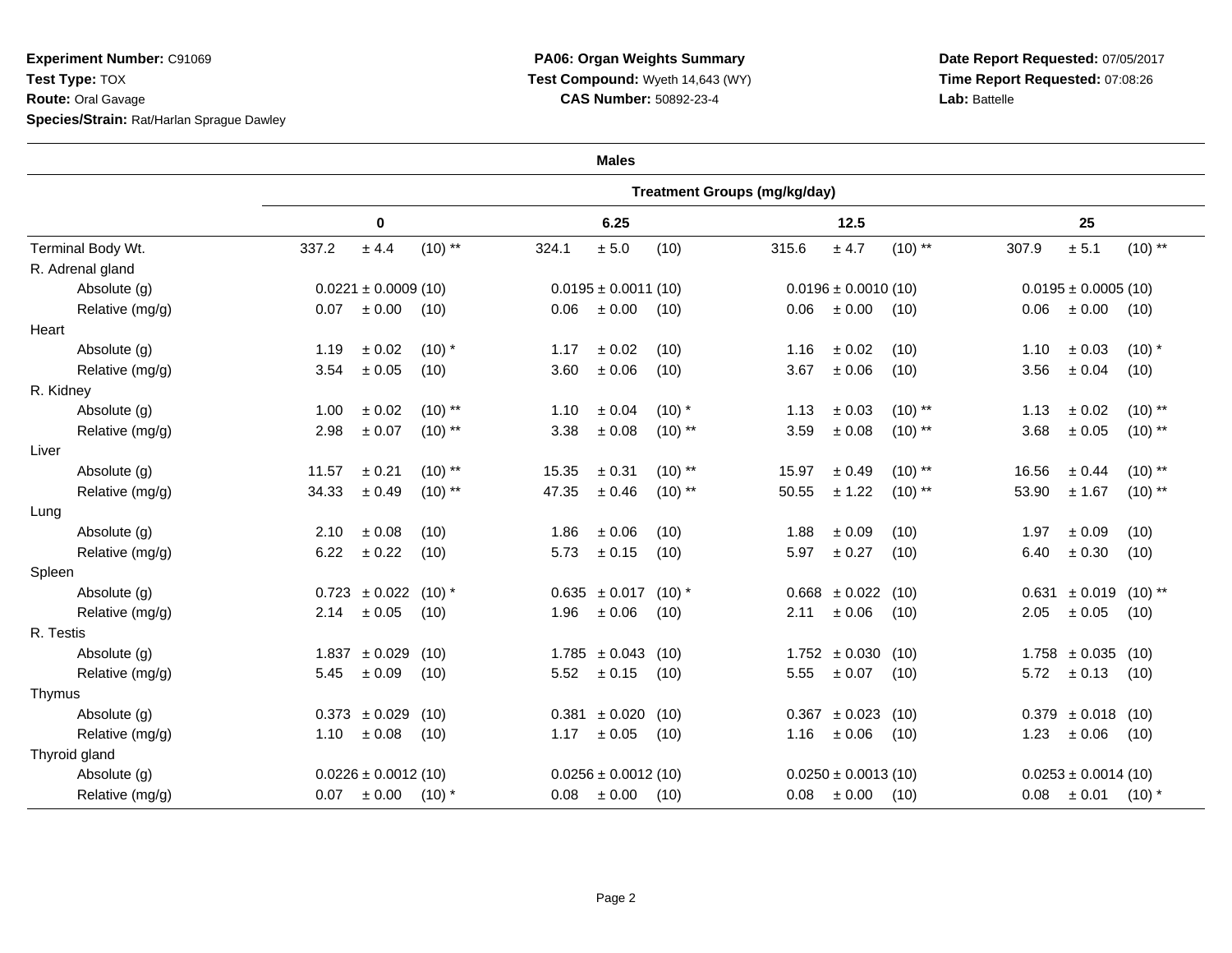**Experiment Number:** C91069**Test Type:** TOX **Route:** Oral Gavage**Species/Strain:** Rat/Harlan Sprague Dawley

## **PA06: Organ Weights Summary Test Compound:** Wyeth 14,643 (WY)**CAS Number:** 50892-23-4

**Date Report Requested:** 07/05/2017 **Time Report Requested:** 07:08:26**Lab:** Battelle

| <b>Females</b>    |                                     |                          |           |                          |                          |           |       |                          |           |                          |                          |           |  |
|-------------------|-------------------------------------|--------------------------|-----------|--------------------------|--------------------------|-----------|-------|--------------------------|-----------|--------------------------|--------------------------|-----------|--|
|                   | <b>Treatment Groups (mg/kg/day)</b> |                          |           |                          |                          |           |       |                          |           |                          |                          |           |  |
| Terminal Body Wt. | 0                                   |                          |           | 6.25                     |                          |           | 12.5  |                          |           | 25                       |                          |           |  |
|                   | 223.5                               | $\pm$ 3.5                | (10)      | 230.3                    | ± 3.9                    | (10)      | 228.7 | $\pm$ 3.4                | (10)      | 229.2                    | ± 4.9                    | (10)      |  |
| R. Adrenal gland  |                                     |                          |           |                          |                          |           |       |                          |           |                          |                          |           |  |
| Absolute (g)      | $0.0267 \pm 0.0007$ (10)            |                          |           | $0.0255 \pm 0.0011$ (10) |                          |           |       | $0.0299 \pm 0.0014(10)$  |           | $0.0251 \pm 0.0011$ (10) |                          |           |  |
| Relative (mg/g)   | 0.12                                | $\pm$ 0.00               | (10)      | 0.11                     | $\pm$ 0.00               | (10)      | 0.13  | ± 0.01                   | (10)      | 0.11                     | ± 0.01                   | (10)      |  |
| Heart             |                                     |                          |           |                          |                          |           |       |                          |           |                          |                          |           |  |
| Absolute (g)      | 0.88                                | ± 0.02                   | (10)      | 0.91                     | ± 0.02                   | (10)      | 0.88  | ± 0.02                   | (10)      | 0.91                     | ± 0.02                   | (10)      |  |
| Relative (mg/g)   | 3.93                                | $\pm$ 0.07               | (10)      | 3.95                     | ± 0.09                   | (10)      | 3.85  | $\pm$ 0.05               | (10)      | 3.96                     | ± 0.05                   | (10)      |  |
| R. Kidney         |                                     |                          |           |                          |                          |           |       |                          |           |                          |                          |           |  |
| Absolute (g)      | 0.67                                | ± 0.01                   | $(10)$ ** | 0.74                     | ± 0.02                   | $(10)$ ** | 0.75  | $\pm$ 0.02               | $(10)$ ** | 0.76                     | ± 0.01                   | $(10)$ ** |  |
| Relative (mg/g)   | 3.02                                | ± 0.05                   | $(10)$ ** | 3.22                     | ± 0.08                   | $(10)$ *  | 3.30  | ± 0.09                   | $(10)$ ** | 3.31                     | ± 0.04                   | $(10)$ ** |  |
| Liver             |                                     |                          |           |                          |                          |           |       |                          |           |                          |                          |           |  |
| Absolute (g)      | 7.32                                | ± 0.19                   | $(10)$ ** | 10.25                    | ± 0.27                   | $(10)$ ** | 11.07 | ± 0.27                   | $(10)$ ** | 11.98                    | ± 0.40                   | $(10)$ ** |  |
| Relative (mg/g)   | 32.78                               | ± 0.71                   | $(10)$ ** | 44.52                    | ± 0.90                   | $(10)$ ** | 48.45 | ± 1.05                   | $(10)$ ** | 52.21                    | ± 1.14                   | $(10)$ ** |  |
| Lung              |                                     |                          |           |                          |                          |           |       |                          |           |                          |                          |           |  |
| Absolute (g)      | 1.85                                | ± 0.08                   | (10)      | 1.69                     | ± 0.07                   | (10)      | 1.71  | ± 0.11                   | (10)      | 1.73                     | ± 0.10                   | (10)      |  |
| Relative (mg/g)   | 8.26                                | ± 0.29                   | (10)      | 7.35                     | ± 0.33                   | (10)      | 7.47  | ± 0.45                   | (10)      | 7.53                     | ± 0.34                   | (10)      |  |
| Spleen            |                                     |                          |           |                          |                          |           |       |                          |           |                          |                          |           |  |
| Absolute (g)      |                                     | $0.595 \pm 0.017$        | (10)      | 0.590                    | ± 0.023                  | (10)      | 0.561 | ± 0.024                  | (10)      |                          | $0.576 \pm 0.014$ (10)   |           |  |
| Relative (mg/g)   | 2.66                                | ± 0.06                   | (10)      | 2.56                     | ± 0.09                   | (10)      | 2.45  | ± 0.10                   | (10)      | 2.52                     | $\pm 0.06$               | (10)      |  |
| Thymus            |                                     |                          |           |                          |                          |           |       |                          |           |                          |                          |           |  |
| Absolute (g)      |                                     | $0.296 \pm 0.016$        | (10)      |                          | $0.331 \pm 0.016$ (10)   |           |       | $0.300 \pm 0.016$        | (10)      | 0.299                    | $\pm 0.012$ (10)         |           |  |
| Relative (mg/g)   | 1.33                                | $\pm$ 0.08               | (10)      | 1.44                     | ± 0.08                   | (10)      | 1.31  | $\pm$ 0.06               | (10)      | 1.30                     | $\pm 0.05$               | (10)      |  |
| Thyroid gland     |                                     |                          |           |                          |                          |           |       |                          |           |                          |                          |           |  |
| Absolute (g)      |                                     | $0.0218 \pm 0.0009$ (10) |           |                          | $0.0248 \pm 0.0011$ (10) |           |       | $0.0237 \pm 0.0007$ (10) |           |                          | $0.0247 \pm 0.0010$ (10) |           |  |
| Relative (mg/g)   | 0.10                                | ± 0.00                   | (10)      | 0.11                     | ± 0.00                   | (10)      | 0.10  | $\pm$ 0.00               | (10)      | 0.11                     | $\pm 0.00$               | (10)      |  |
| <b>Uterus</b>     |                                     |                          |           |                          |                          |           |       |                          |           |                          |                          |           |  |
| Absolute (g)      |                                     | $0.825 \pm 0.043$        | (10)      |                          | $0.739 \pm 0.090$        | (10)      |       | $0.663 \pm 0.037$        | (10)      | 0.808                    | $\pm 0.094$ (10)         |           |  |
| Relative (mg/g)   | 3.72                                | ± 0.24                   | (10)      | 3.23                     | ± 0.42                   | (10)      | 2.90  | ± 0.16                   | (10)      | 3.58                     | ± 0.46                   | (10)      |  |